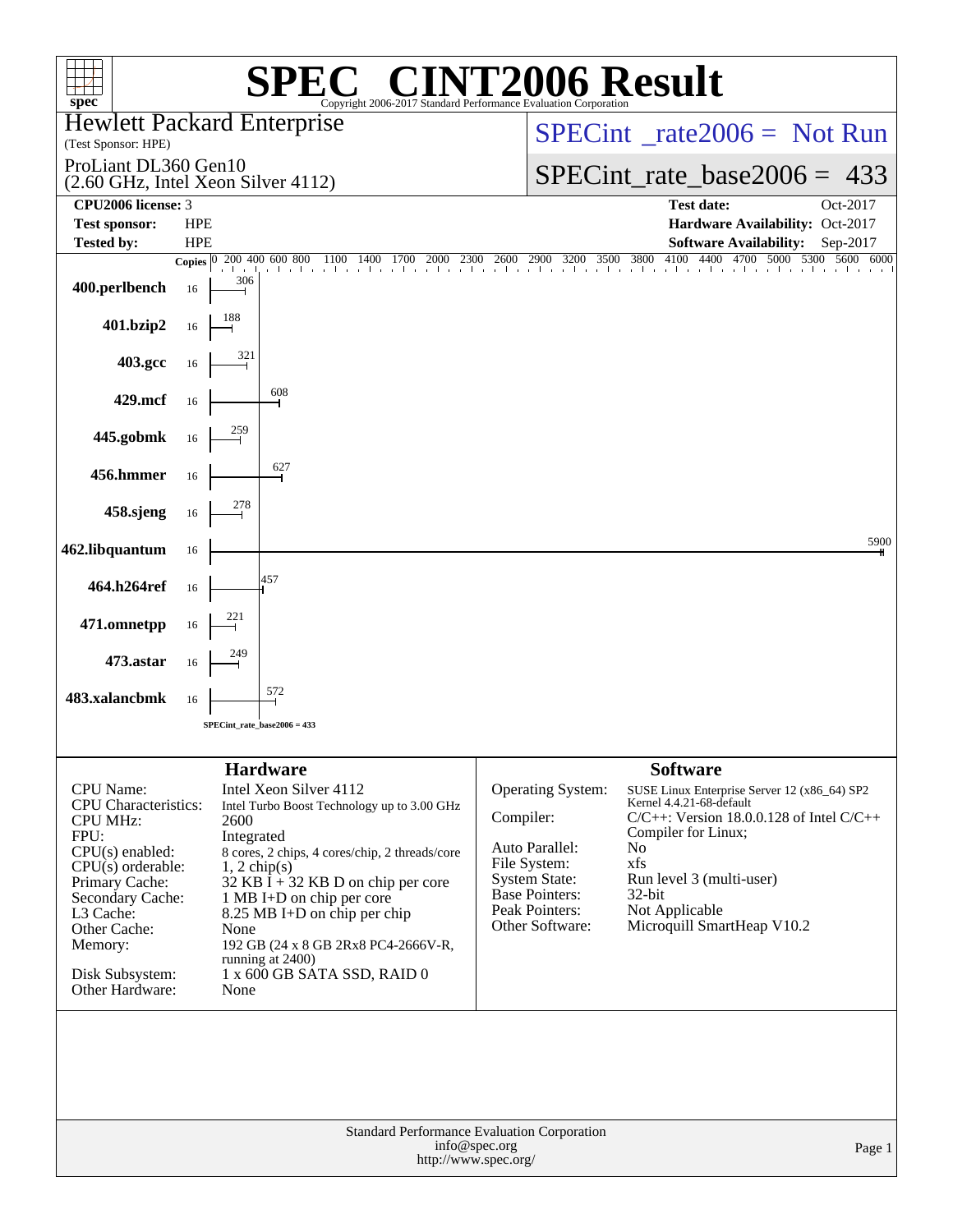

#### Hewlett Packard Enterprise

(Test Sponsor: HPE)

ProLiant DL360 Gen10

(2.60 GHz, Intel Xeon Silver 4112)

SPECint rate  $2006 =$  Not Run

### [SPECint\\_rate\\_base2006 =](http://www.spec.org/auto/cpu2006/Docs/result-fields.html#SPECintratebase2006) 433

**[CPU2006 license:](http://www.spec.org/auto/cpu2006/Docs/result-fields.html#CPU2006license)** 3 **[Test date:](http://www.spec.org/auto/cpu2006/Docs/result-fields.html#Testdate)** Oct-2017 **[Test sponsor:](http://www.spec.org/auto/cpu2006/Docs/result-fields.html#Testsponsor)** HPE **[Hardware Availability:](http://www.spec.org/auto/cpu2006/Docs/result-fields.html#HardwareAvailability)** Oct-2017 **[Tested by:](http://www.spec.org/auto/cpu2006/Docs/result-fields.html#Testedby)** HPE **[Software Availability:](http://www.spec.org/auto/cpu2006/Docs/result-fields.html#SoftwareAvailability)** Sep-2017

#### **[Results Table](http://www.spec.org/auto/cpu2006/Docs/result-fields.html#ResultsTable)**

|                                                                                                          | <b>Base</b>   |                |       |                |            |                |            | <b>Peak</b>   |                |              |                |              |                |              |
|----------------------------------------------------------------------------------------------------------|---------------|----------------|-------|----------------|------------|----------------|------------|---------------|----------------|--------------|----------------|--------------|----------------|--------------|
| <b>Benchmark</b>                                                                                         | <b>Copies</b> | <b>Seconds</b> | Ratio | <b>Seconds</b> | Ratio      | <b>Seconds</b> | Ratio      | <b>Copies</b> | <b>Seconds</b> | <b>Ratio</b> | <b>Seconds</b> | <b>Ratio</b> | <b>Seconds</b> | <b>Ratio</b> |
| 400.perlbench                                                                                            | 16            | 510            | 307   | 514            | 304        | 510            | <b>306</b> |               |                |              |                |              |                |              |
| 401.bzip2                                                                                                | 16            | 822            | 188   | 820            | <b>188</b> | 828            | 187        |               |                |              |                |              |                |              |
| $403.\text{gcc}$                                                                                         | 16            | 404            | 319   | 401            | 322        | 401            | 321        |               |                |              |                |              |                |              |
| $429$ .mcf                                                                                               | 16            | 242            | 604   | 240            | 608        | 240            | 609        |               |                |              |                |              |                |              |
| $445$ .gobm $k$                                                                                          | 16            | 647            | 259   | 647            | 259        | 647            | 259        |               |                |              |                |              |                |              |
| 456.hmmer                                                                                                | 16            | 238            | 628   | 238            | 627        | 238            | 627        |               |                |              |                |              |                |              |
| 458.sjeng                                                                                                | 16            | 696            | 278   | 694            | 279        | 695            | 278        |               |                |              |                |              |                |              |
| 462.libquantum                                                                                           | 16            | 56.0           | 5920  | 56.3           | 5890       | 56.2           | 5900       |               |                |              |                |              |                |              |
| 464.h264ref                                                                                              | 16            | 774            | 457   | 763            | 464        | 774            | 457        |               |                |              |                |              |                |              |
| 471.omnetpp                                                                                              | 16            | 451            | 222   | 453            | 221        | 452            | 221        |               |                |              |                |              |                |              |
| $473$ . astar                                                                                            | 16            | 450            | 249   | 451            | 249        | 453            | 248        |               |                |              |                |              |                |              |
| 483.xalancbmk                                                                                            | 16            | 193            | 572   | 193            | 572        | 194            | 570l       |               |                |              |                |              |                |              |
| Results appear in the order in which they were run. Bold underlined text indicates a median measurement. |               |                |       |                |            |                |            |               |                |              |                |              |                |              |

#### **[Submit Notes](http://www.spec.org/auto/cpu2006/Docs/result-fields.html#SubmitNotes)**

 The numactl mechanism was used to bind copies to processors. The config file option 'submit' was used to generate numactl commands to bind each copy to a specific processor. For details, please see the config file.

### **[Platform Notes](http://www.spec.org/auto/cpu2006/Docs/result-fields.html#PlatformNotes)**

BIOS Configuration: Thermal Configuration set to Maximum Cooling LLC Prefetcher set to Enabled LLC Dead Line Allocation set to Disabled Stale A to S set to Disabled Memory Patrol Scrubbing set to disabled Workload Profile set to General Throughput Compute Minimum Processor Idle Power Core C-State set to C1E Workload Profile set to Custom Sub-Numa Clustering set to Disabled Sysinfo program /home/cpu2006/config/sysinfo.rev6993 Revision 6993 of 2015-11-06 (b5e8d4b4eb51ed28d7f98696cbe290c1) running on linux-perm Thu Oct 26 01:42:57 2017 This section contains SUT (System Under Test) info as seen by some common utilities. To remove or add to this section, see: <http://www.spec.org/cpu2006/Docs/config.html#sysinfo>

 From /proc/cpuinfo model name : Intel(R) Xeon(R) Silver 4112 CPU @ 2.60GHz 2 "physical id"s (chips)

Continued on next page

Standard Performance Evaluation Corporation [info@spec.org](mailto:info@spec.org) <http://www.spec.org/>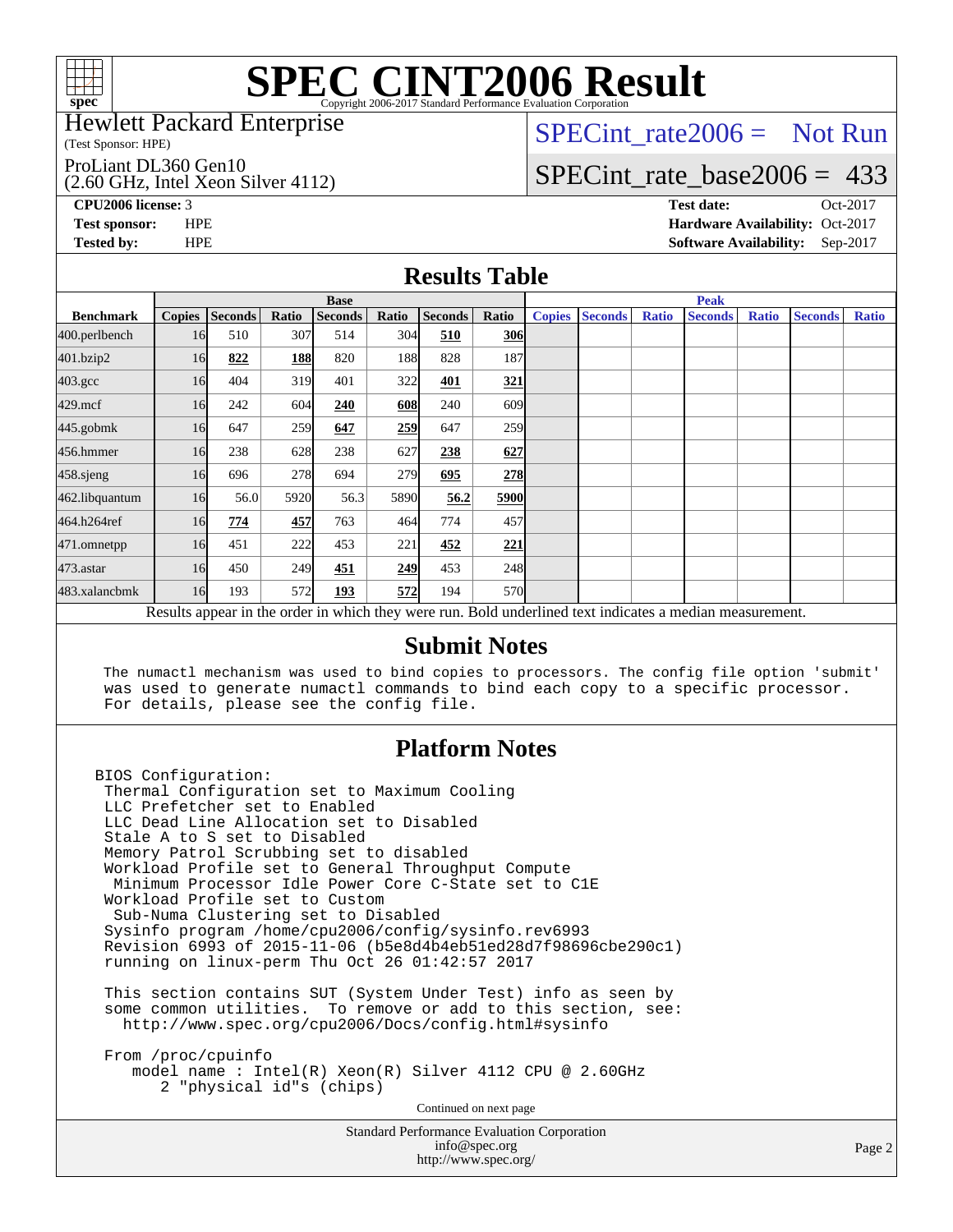

Hewlett Packard Enterprise

(2.60 GHz, Intel Xeon Silver 4112)

(Test Sponsor: HPE)

 $SPECint rate2006 = Not Run$ 

ProLiant DL360 Gen10

[SPECint\\_rate\\_base2006 =](http://www.spec.org/auto/cpu2006/Docs/result-fields.html#SPECintratebase2006) 433

**[CPU2006 license:](http://www.spec.org/auto/cpu2006/Docs/result-fields.html#CPU2006license)** 3 **[Test date:](http://www.spec.org/auto/cpu2006/Docs/result-fields.html#Testdate)** Oct-2017 **[Test sponsor:](http://www.spec.org/auto/cpu2006/Docs/result-fields.html#Testsponsor)** HPE **[Hardware Availability:](http://www.spec.org/auto/cpu2006/Docs/result-fields.html#HardwareAvailability)** Oct-2017 **[Tested by:](http://www.spec.org/auto/cpu2006/Docs/result-fields.html#Testedby)** HPE **[Software Availability:](http://www.spec.org/auto/cpu2006/Docs/result-fields.html#SoftwareAvailability)** Sep-2017

#### **[Platform Notes \(Continued\)](http://www.spec.org/auto/cpu2006/Docs/result-fields.html#PlatformNotes)**

Standard Performance Evaluation Corporation [info@spec.org](mailto:info@spec.org) 16 "processors" cores, siblings (Caution: counting these is hw and system dependent. The following excerpts from /proc/cpuinfo might not be reliable. Use with caution.) cpu cores : 4 siblings : 8 physical 0: cores 0 2 3 4 physical 1: cores 1 2 4 5 cache size : 8448 KB From /proc/meminfo<br>MemTotal: 197751656 kB HugePages\_Total: 0<br>Hugepagesize: 2048 kB Hugepagesize: From /etc/\*release\* /etc/\*version\* SuSE-release: SUSE Linux Enterprise Server 12 (x86\_64) VERSION = 12 PATCHLEVEL = 2 # This file is deprecated and will be removed in a future service pack or release. # Please check /etc/os-release for details about this release. os-release: NAME="SLES" VERSION="12-SP2" VERSION\_ID="12.2" PRETTY\_NAME="SUSE Linux Enterprise Server 12 SP2" ID="sles" ANSI\_COLOR="0;32" CPE\_NAME="cpe:/o:suse:sles:12:sp2" uname -a: Linux linux-perm 4.4.21-68-default #1 SMP Tue Oct 18 18:19:37 UTC 2016 (63cf368) x86\_64 x86\_64 x86\_64 GNU/Linux run-level 3 Oct 25 11:32 SPEC is set to: /home/cpu2006 Filesystem Type Size Used Avail Use% Mounted on<br>
/dev/sda4 xfs 517G 64G 453G 13% /home xfs 517G 64G 453G 13% /home Additional information from dmidecode: Warning: Use caution when you interpret this section. The 'dmidecode' program reads system data which is "intended to allow hardware to be accurately determined", but the intent may not be met, as there are frequent changes to hardware, firmware, and the "DMTF SMBIOS" standard. BIOS HPE U32 09/29/2017 Memory: 24x UNKNOWN NOT AVAILABLE 8 GB 2 rank 2666 MHz, configured at 2400 MHz Continued on next page

<http://www.spec.org/>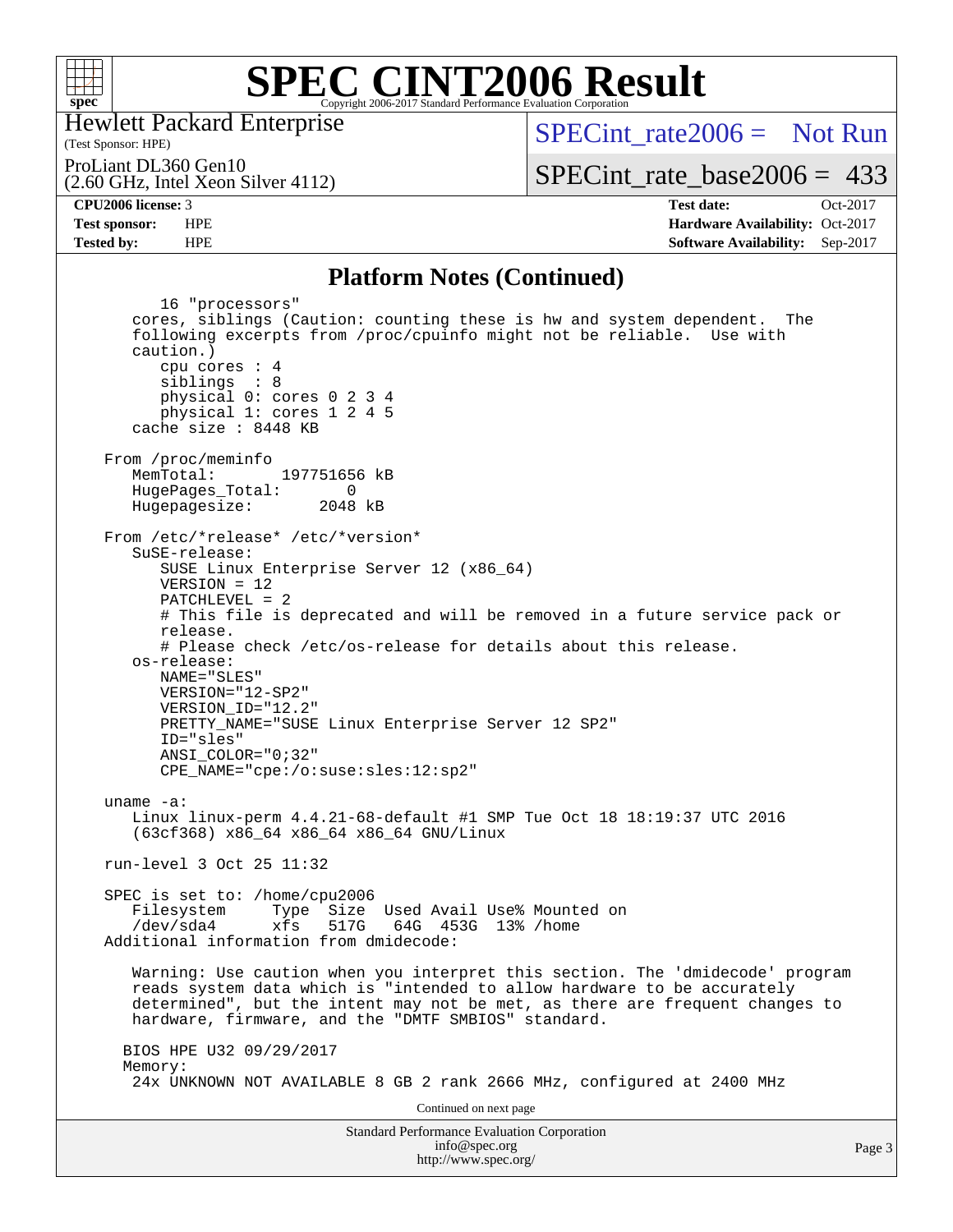

Hewlett Packard Enterprise

(2.60 GHz, Intel Xeon Silver 4112)

(Test Sponsor: HPE)

SPECint rate  $2006 =$  Not Run

ProLiant DL360 Gen10

SPECint rate base  $2006 = 433$ 

**[CPU2006 license:](http://www.spec.org/auto/cpu2006/Docs/result-fields.html#CPU2006license)** 3 **[Test date:](http://www.spec.org/auto/cpu2006/Docs/result-fields.html#Testdate)** Oct-2017 **[Test sponsor:](http://www.spec.org/auto/cpu2006/Docs/result-fields.html#Testsponsor)** HPE **[Hardware Availability:](http://www.spec.org/auto/cpu2006/Docs/result-fields.html#HardwareAvailability)** Oct-2017 **[Tested by:](http://www.spec.org/auto/cpu2006/Docs/result-fields.html#Testedby)** HPE **[Software Availability:](http://www.spec.org/auto/cpu2006/Docs/result-fields.html#SoftwareAvailability)** Sep-2017

### **[Platform Notes \(Continued\)](http://www.spec.org/auto/cpu2006/Docs/result-fields.html#PlatformNotes)**

(End of data from sysinfo program)

#### **[General Notes](http://www.spec.org/auto/cpu2006/Docs/result-fields.html#GeneralNotes)**

Environment variables set by runspec before the start of the run: LD\_LIBRARY\_PATH = "/home/cpu2006/libs/32:/home/cpu2006/libs/64:/home/cpu2006/sh10.2"

 Binaries compiled on a system with 1x Intel Core i7-4790 CPU + 32GB RAM memory using Redhat Enterprise Linux 7.2

## **[Base Compiler Invocation](http://www.spec.org/auto/cpu2006/Docs/result-fields.html#BaseCompilerInvocation)**

[C benchmarks](http://www.spec.org/auto/cpu2006/Docs/result-fields.html#Cbenchmarks):

[icc -m32 -L/opt/intel/compilers\\_and\\_libraries\\_2018.0.082/linux/lib/ia32](http://www.spec.org/cpu2006/results/res2017q4/cpu2006-20171031-50505.flags.html#user_CCbase_intel_icc_355c401af4d5dc87e09103a6bbcae1c6)

[C++ benchmarks:](http://www.spec.org/auto/cpu2006/Docs/result-fields.html#CXXbenchmarks)

[icpc -m32 -L/opt/intel/compilers\\_and\\_libraries\\_2018.0.082/linux/lib/ia32](http://www.spec.org/cpu2006/results/res2017q4/cpu2006-20171031-50505.flags.html#user_CXXbase_intel_icpc_b34a6f497613b30bc6bf10051974f22f)

## **[Base Portability Flags](http://www.spec.org/auto/cpu2006/Docs/result-fields.html#BasePortabilityFlags)**

 400.perlbench: [-D\\_FILE\\_OFFSET\\_BITS=64](http://www.spec.org/cpu2006/results/res2017q4/cpu2006-20171031-50505.flags.html#user_basePORTABILITY400_perlbench_file_offset_bits_64_438cf9856305ebd76870a2c6dc2689ab) [-DSPEC\\_CPU\\_LINUX\\_IA32](http://www.spec.org/cpu2006/results/res2017q4/cpu2006-20171031-50505.flags.html#b400.perlbench_baseCPORTABILITY_DSPEC_CPU_LINUX_IA32) 401.bzip2: [-D\\_FILE\\_OFFSET\\_BITS=64](http://www.spec.org/cpu2006/results/res2017q4/cpu2006-20171031-50505.flags.html#user_basePORTABILITY401_bzip2_file_offset_bits_64_438cf9856305ebd76870a2c6dc2689ab) 403.gcc: [-D\\_FILE\\_OFFSET\\_BITS=64](http://www.spec.org/cpu2006/results/res2017q4/cpu2006-20171031-50505.flags.html#user_basePORTABILITY403_gcc_file_offset_bits_64_438cf9856305ebd76870a2c6dc2689ab) 429.mcf: [-D\\_FILE\\_OFFSET\\_BITS=64](http://www.spec.org/cpu2006/results/res2017q4/cpu2006-20171031-50505.flags.html#user_basePORTABILITY429_mcf_file_offset_bits_64_438cf9856305ebd76870a2c6dc2689ab) 445.gobmk: [-D\\_FILE\\_OFFSET\\_BITS=64](http://www.spec.org/cpu2006/results/res2017q4/cpu2006-20171031-50505.flags.html#user_basePORTABILITY445_gobmk_file_offset_bits_64_438cf9856305ebd76870a2c6dc2689ab) 456.hmmer: [-D\\_FILE\\_OFFSET\\_BITS=64](http://www.spec.org/cpu2006/results/res2017q4/cpu2006-20171031-50505.flags.html#user_basePORTABILITY456_hmmer_file_offset_bits_64_438cf9856305ebd76870a2c6dc2689ab) 458.sjeng: [-D\\_FILE\\_OFFSET\\_BITS=64](http://www.spec.org/cpu2006/results/res2017q4/cpu2006-20171031-50505.flags.html#user_basePORTABILITY458_sjeng_file_offset_bits_64_438cf9856305ebd76870a2c6dc2689ab) 462.libquantum: [-D\\_FILE\\_OFFSET\\_BITS=64](http://www.spec.org/cpu2006/results/res2017q4/cpu2006-20171031-50505.flags.html#user_basePORTABILITY462_libquantum_file_offset_bits_64_438cf9856305ebd76870a2c6dc2689ab) [-DSPEC\\_CPU\\_LINUX](http://www.spec.org/cpu2006/results/res2017q4/cpu2006-20171031-50505.flags.html#b462.libquantum_baseCPORTABILITY_DSPEC_CPU_LINUX) 464.h264ref: [-D\\_FILE\\_OFFSET\\_BITS=64](http://www.spec.org/cpu2006/results/res2017q4/cpu2006-20171031-50505.flags.html#user_basePORTABILITY464_h264ref_file_offset_bits_64_438cf9856305ebd76870a2c6dc2689ab) 471.omnetpp: [-D\\_FILE\\_OFFSET\\_BITS=64](http://www.spec.org/cpu2006/results/res2017q4/cpu2006-20171031-50505.flags.html#user_basePORTABILITY471_omnetpp_file_offset_bits_64_438cf9856305ebd76870a2c6dc2689ab) 473.astar: [-D\\_FILE\\_OFFSET\\_BITS=64](http://www.spec.org/cpu2006/results/res2017q4/cpu2006-20171031-50505.flags.html#user_basePORTABILITY473_astar_file_offset_bits_64_438cf9856305ebd76870a2c6dc2689ab) 483.xalancbmk: [-D\\_FILE\\_OFFSET\\_BITS=64](http://www.spec.org/cpu2006/results/res2017q4/cpu2006-20171031-50505.flags.html#user_basePORTABILITY483_xalancbmk_file_offset_bits_64_438cf9856305ebd76870a2c6dc2689ab) [-DSPEC\\_CPU\\_LINUX](http://www.spec.org/cpu2006/results/res2017q4/cpu2006-20171031-50505.flags.html#b483.xalancbmk_baseCXXPORTABILITY_DSPEC_CPU_LINUX)

## **[Base Optimization Flags](http://www.spec.org/auto/cpu2006/Docs/result-fields.html#BaseOptimizationFlags)**

[C benchmarks](http://www.spec.org/auto/cpu2006/Docs/result-fields.html#Cbenchmarks):

[-xCORE-AVX512](http://www.spec.org/cpu2006/results/res2017q4/cpu2006-20171031-50505.flags.html#user_CCbase_f-xCORE-AVX512) [-ipo](http://www.spec.org/cpu2006/results/res2017q4/cpu2006-20171031-50505.flags.html#user_CCbase_f-ipo) [-O3](http://www.spec.org/cpu2006/results/res2017q4/cpu2006-20171031-50505.flags.html#user_CCbase_f-O3) [-no-prec-div](http://www.spec.org/cpu2006/results/res2017q4/cpu2006-20171031-50505.flags.html#user_CCbase_f-no-prec-div) [-qopt-prefetch](http://www.spec.org/cpu2006/results/res2017q4/cpu2006-20171031-50505.flags.html#user_CCbase_f-qopt-prefetch) [-qopt-mem-layout-trans=3](http://www.spec.org/cpu2006/results/res2017q4/cpu2006-20171031-50505.flags.html#user_CCbase_f-qopt-mem-layout-trans_170f5be61cd2cedc9b54468c59262d5d)

[C++ benchmarks:](http://www.spec.org/auto/cpu2006/Docs/result-fields.html#CXXbenchmarks)

```
-xCORE-AVX512 -ipo -O3 -no-prec-div -qopt-prefetch
-qopt-mem-layout-trans=3 -Wl,-z,muldefs
-L/home/cpu2006/sh10.2 -lsmartheap
```